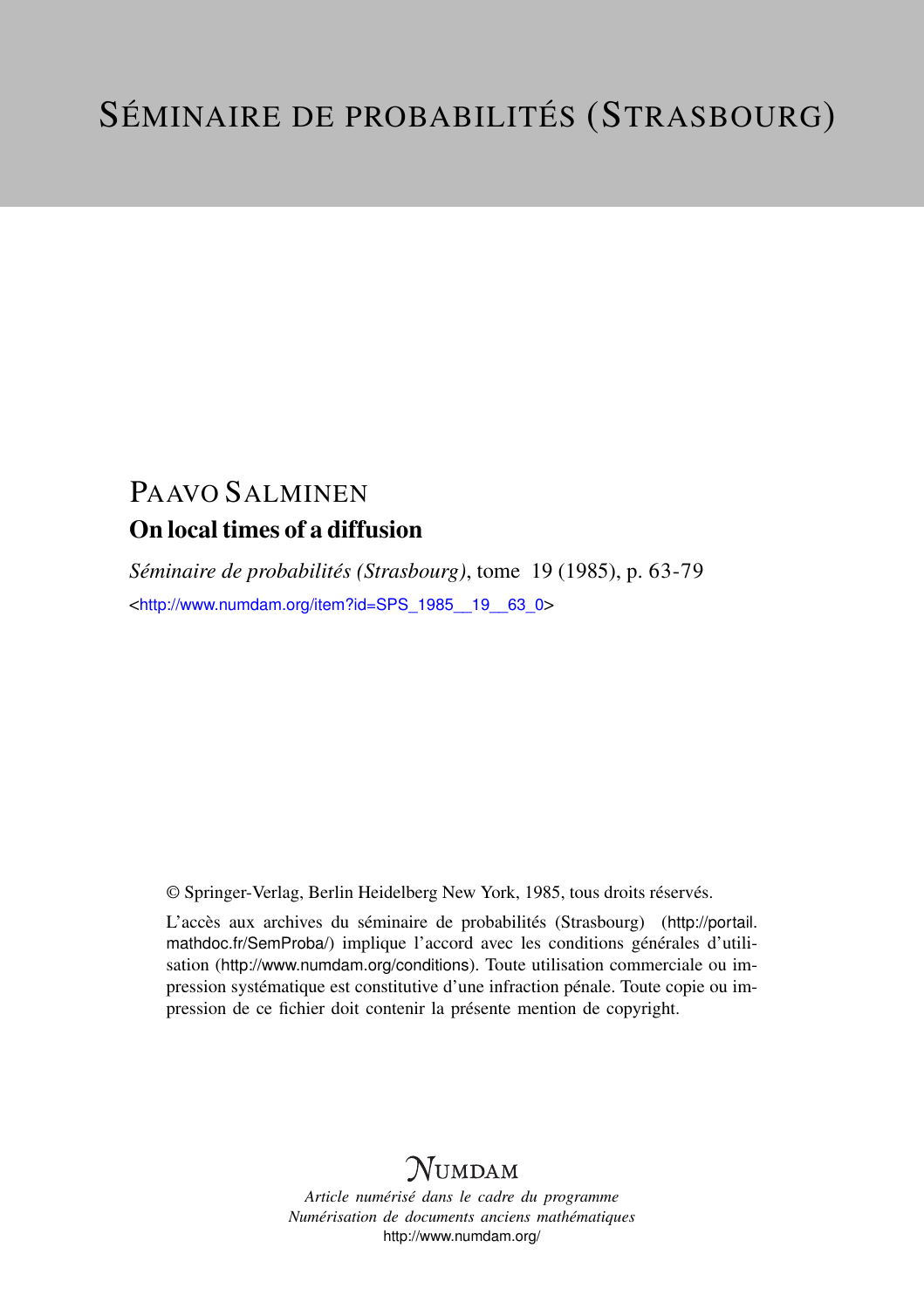On Local Times of a Diffusion

by P. Salminen

#### Abstract

In this note we consider local time of a regular, transient diffusion as a density of a occupation measure, on the one hand, and as a dual predictable projection, on the other hand. The essential tool in our discussion is the Doob-Meyer decomposition for submartingales.

#### 1. Introduction

Let X be a regular, canonical, one-dimensional diffusion on an interval  $I \subseteq (\infty, +\infty)$  . It is well-known that for every  $y \in I$  there exist a local time process  $L_t^y$ . By the usual definition  $L^y$  is an integrable, increasing stochastic process defined over the same probability space as X such that, with probability one,

$$
(1.1) \t(t,y) \sim L_t^y \t is continuous,
$$

(1.2) for every  $A \in B(I)$  (= Borel subsets of I ) and  $t \ge 0$ t  $\int_{0}^{1} A^{1} s^{2} s^{2}$   $\int_{A}^{L} t$ where  $1_A$  is the indicator function of the set A and m is the speed measure of X

A classical and elegant proof for the existence of  $L^y$  for a Brownian motion is via Tanaka's formula (see, for example, [5]). This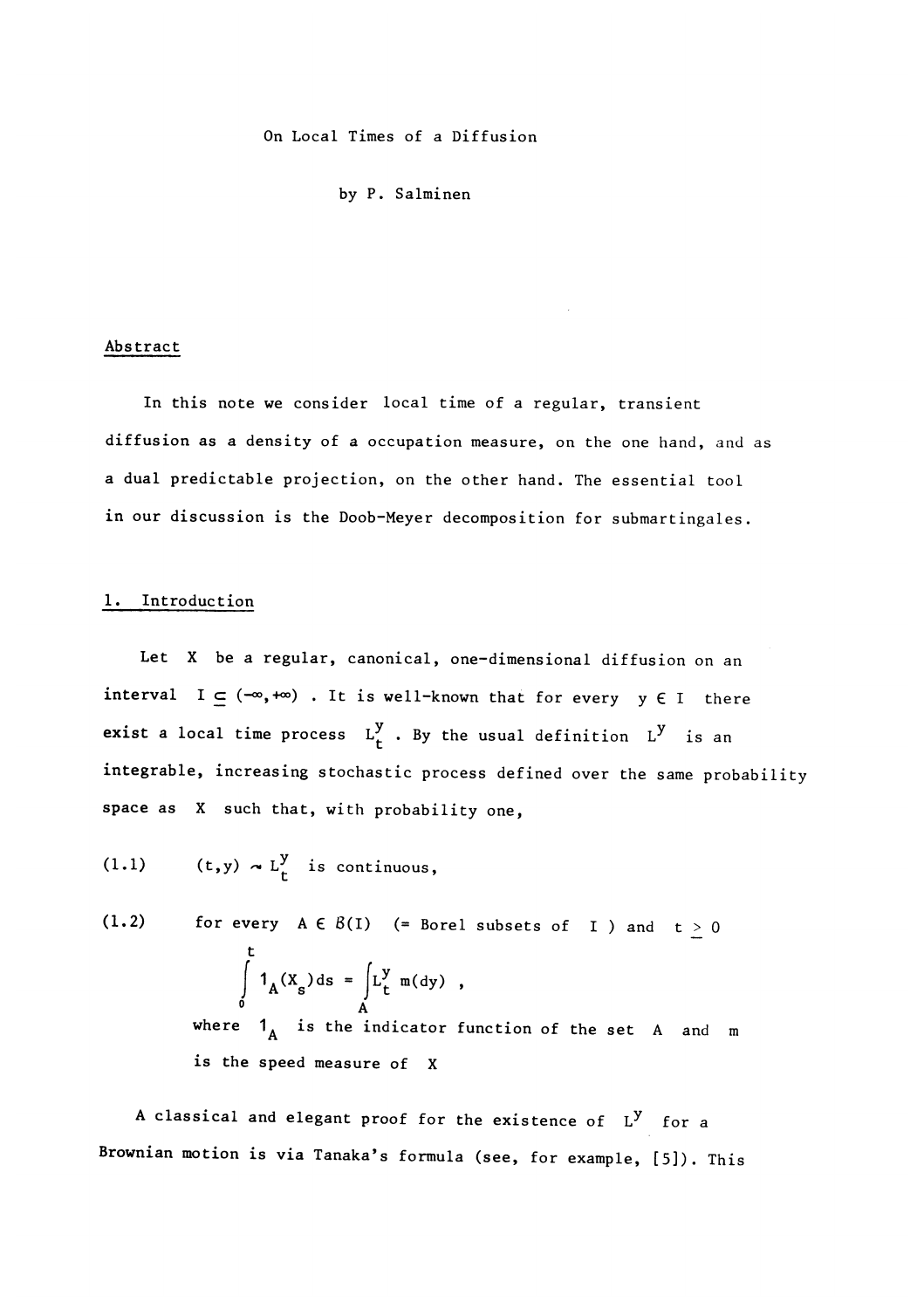proof extends for an arbitrary regular diffusion by a standard random time change argument and a scale transformation.

Tanaka's approach to Brownian local times has been generalized for semi-martingales by Meyer (see [9]): Let X be a continuous semimartingale on  $\mathbb R$ . For every  $y \in \mathbb R$  there exists an increasing, continuous process  $\hat{L}_t^y$ , called local time, such that

(1.3) 
$$
(X_t - y)^+ = (X_0 - y)^+ + \int_0^1 \{X_s > a\} dX_s + \frac{1}{2} \hat{L}_t^y
$$

Further the measure  $dL_t^y$  is almost surely supported by  $\{s : X_s = y\}$ and satisfies

(1.4) 
$$
\int_{0}^{t} 1_{A}(X_{s}) d < X, X >_{s} = \int_{A} \hat{L}_{t}^{y} dy,
$$

where  $A \in B(\mathbb{R})$  and  $\langle X, X \rangle$  is the quadratic variational process of the continuous semi-martingale X .

Meyer's approach is not directly applicable and always suitable for diffusions. Firstly a regular diffusion is not in general a semimartingale (see [3]). Secondly for a semi-martingale diffusion the local time  $\hat{L}_t^y$  given by (1.3) is not in general jointly continuous (see [14]). Consequently, (1.2) does not hold with  $\hat{L}_{t}^{y}$ , and, if the speed measure is not absolutely continuous with respect to the Lebesque measure, we cannot deduce (1.2) from (1.4).

We may consider the existence of  $\hat{L}_t^y$  in (1.3) as a consequence of the Doob-Meyer decomposition. The aim of this note is to explore this connection for a regular diffusion.

### 2. Preliminaries

We assume that the diffusion  $X$  is transient: for all  $x,y \in I$  $\mathbb{P}_{\mathbf{x}} (\lambda_{\mathbf{y}} < \infty) = 1$  where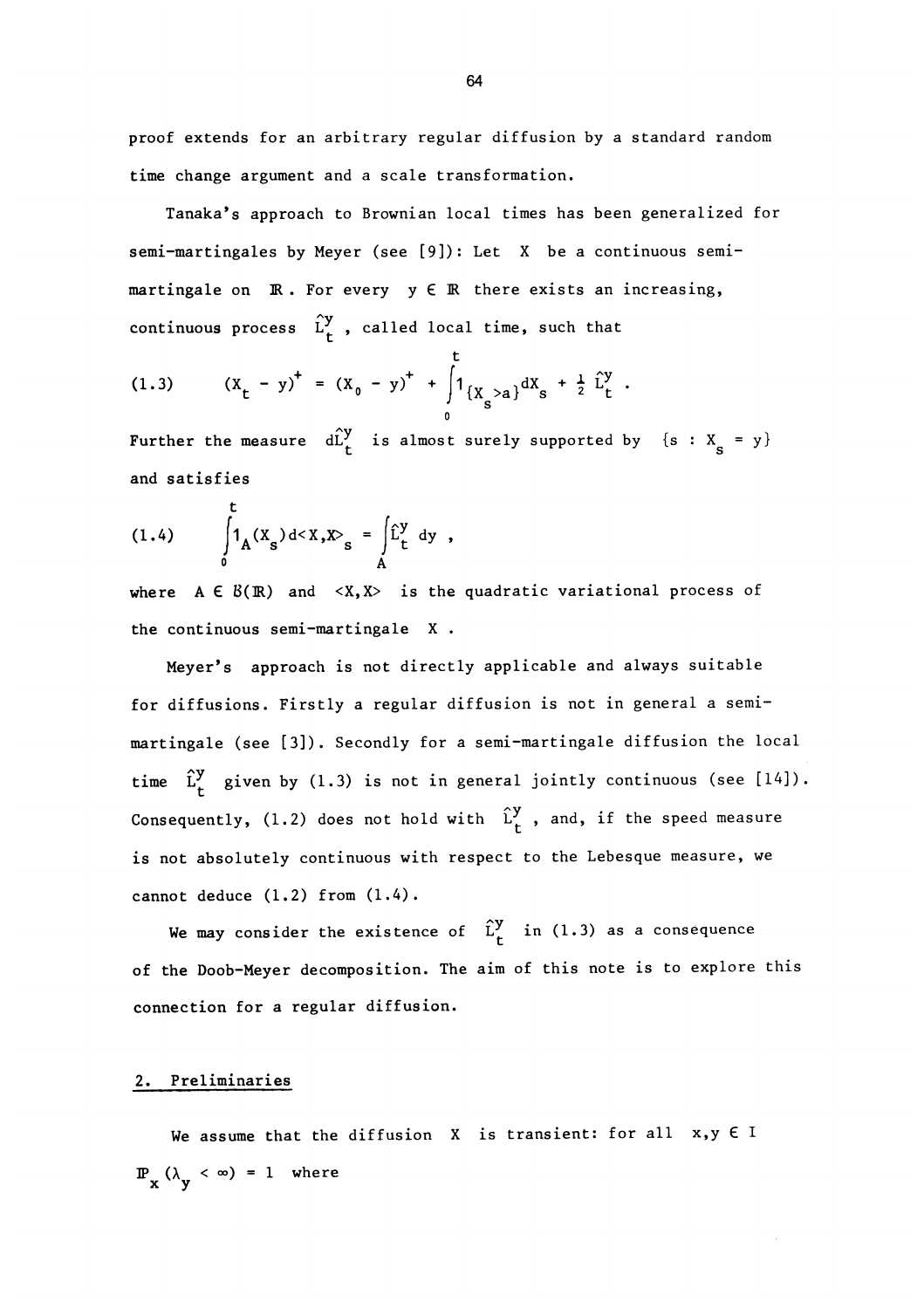$$
\lambda_{y} = \begin{cases} \sup\{t : X_{t} = y\} & \text{if } \{\cdot\} \neq \emptyset, \\ 0 & \text{otherwise,} \end{cases}
$$

and  $\mathbb{P}_x$  is the probability measure associated with X,  $X_0 = x$ . The non-transient case can be treated by killing the diffusion in some fashion so that it becomes transient. We note that our definition of transience, in the case there are no absorbing points, is equivalent with the condition of Itô and McKean (see [6] p. 124 and 134): Let

$$
\tau_y = \begin{cases} \inf\{t : X_t = y\} & \text{if } (\cdot) \neq \emptyset, \\ +\infty & \text{otherwise.} \end{cases}
$$

Then for all  $x, y \in I$  either

(2.1) IP x (03C4y ~) IPy(03C4x ~) = 1

or

(2.2) IPx (03C4y ~) Py(03C4x ~) = 1 .

When (2.1) holds X is called recurrent and in the case (2.2) transient.

Let  $\zeta = \inf\{t : X_t \notin I\}$ . Introduce a fictious state  $\Delta$  and extend X to I U  $\{\Delta\}$  by setting  $X_t = \Delta$  for  $t \ge \zeta$ . We use the usual convention that  $f(\Delta) = 0$  for any function f defined on I. The left- and right-hand end-point of I are denoted with a and b , respectively. We assume that a killing boundary does not belong to I. Obviously, if I is a open, finite interval then a sequence of points in I converges to  $\Delta$  if and only if it converges (in the usual topology) to a, or b, "or both".

We remark that X being a Feller process is quasi-left-continuous. Therefore

(2.3)  $\zeta$  is not predictable on the set  $\{X_{\zeta-}\in I\}$  .

65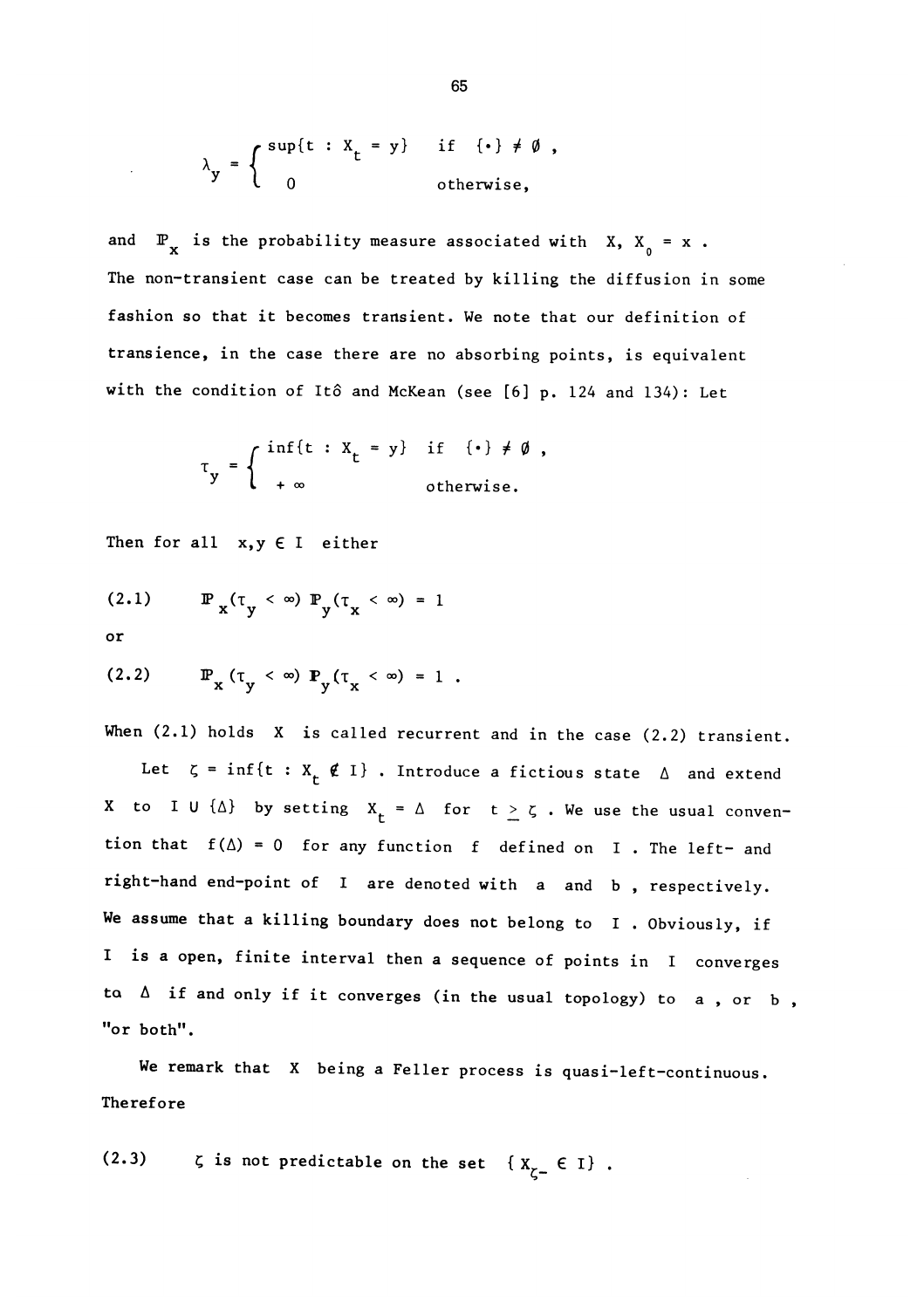Clearly  $\{X_{\zeta-} \notin I\} = \{X_{\zeta-} = a \text{ or } b\}$ , and hence  $\zeta$  is predictable on  $\{X_{\underset{c}{\sim}} \notin I\}$  and X is quasi-left-continuous in the topology of I U  $\{\Delta\}$ .

It can be proved (see [6] p 159) that X is transient if and only if

$$
G(x,y) := \lim_{\alpha \downarrow 0} G^{\alpha}(x,y) = \int_{0}^{\infty} p(t;x,y) dt < \infty,
$$

where  $p(t; x, y)$ ,  $t \geq 0$ ,  $x, y \in I$ , is the jointly continuous transition density (with respect to the speed measure m ) of X and

$$
G^{\alpha}(x,y) = \int_{0}^{\infty} e^{-\alpha t} p(t;x,y) dt.
$$

Further (see [6] p 160)

$$
G(x,y) = \begin{cases} \phi^{\dagger}(x) \phi^{\dagger}(y) & x \leq y \\ \phi^{\dagger}(y) \phi^{\dagger}(x) & x \geq y \end{cases}
$$

where  $\phi^{\uparrow}$  ( $\phi^{\downarrow}$ ) is a continuous, positive, increasing (decreasing) solution of the equation

(2.4) 
$$
u^+(y) - u^+(x) = \int_{(x,y]} u(z)k(dz)
$$

with  $a < x < y < b$ , and on I

$$
(2.5) \qquad \phi^{\uparrow} \phi^{\downarrow} - \phi^{\uparrow} \phi^{\downarrow} = 1.
$$

Here k is the killing measure, and

(2.6) 
$$
u^{+}(x) = \lim_{y \downarrow x} \frac{u(y) - u(x)}{S(y) - S(x)}
$$

where S is the scale function of X. For left derivatives

$$
(2.6)' \qquad u^-(x) = \lim_{y \uparrow x} \frac{u(x) - u(y)}{S(x) - S(y)}
$$

(2.4) and (2.5) take the forms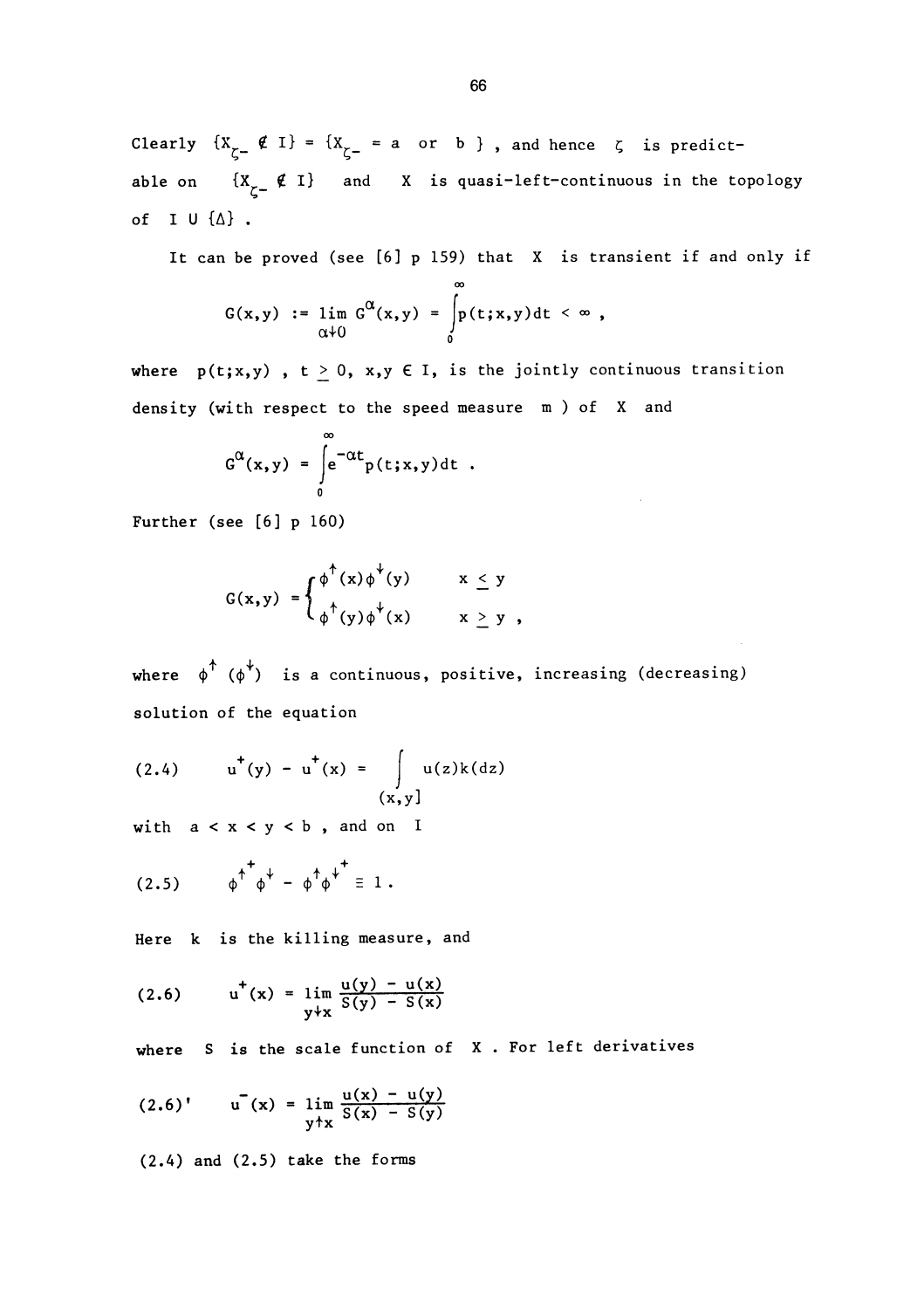$$
(2.4)' \t u'(y) - u'(x) = \int u(z)k(dz) ,
$$

$$
(2.5)^{\dagger} \qquad \phi^{\dagger} \phi^{\dagger} - \phi^{\dagger} \phi^{\dagger} \equiv 1 \text{ , respectively.}
$$

Finally we need the following result (see [13] (3.3) Proposition) : For  $a < \alpha < x < \beta < b$ 

(2.7) 
$$
\mathbf{F}_{\mathbf{x}}(X_{\zeta^{-}} > \beta) = -\phi^{\dagger}(x)\phi^{\dagger}(\beta),
$$

$$
\mathbf{F}_{\mathbf{x}}(X_{\zeta^{-}} < \alpha) = \phi^{\dagger}(x)\phi^{\dagger}(\alpha).
$$

In fact, in [13] this result is only proved in the case  $k \equiv 0$ ; however it is easily seen that it is valid also in the general transient case.

Example: Let  $I = \mathbb{R}$ ,  $m(dx) = 2 dx$ ,  $S(x) = x$ , and  $k(dx) = \varepsilon_{(0)}(dx)$ (= Dirac's measure at 0 ). Then

$$
\phi^{\dagger}(x) = \begin{cases} 1 & x \leq 0 \\ x + 1 & x \geq 0 \end{cases}
$$

and

$$
\phi^{\psi}(x) = \begin{cases} 1 - x & x \leq 0 \\ 1 & x > 0 \end{cases}
$$

This process is a Brownian motion which is killed "elastically" at 0. Note that for all  $x G(x,0) = 1$ . Further  $\zeta$  is not predictable, and  $\zeta \leq \infty$  P<sub>x</sub>-a.s.

# 3. Existence of local time as a density of a occupation measure

t and  $A \in B(I)$  let  $L_t^A = \int 1_A(X_s)ds$  and  $G(x,A) =$  $\int G(x,y)\,\mathfrak{m}(\mathrm{d}y)$  . Introduce for  $t \geq 0$ A  $M_t^A = G(x, A) - G(X_t, A) - L_t^A$ .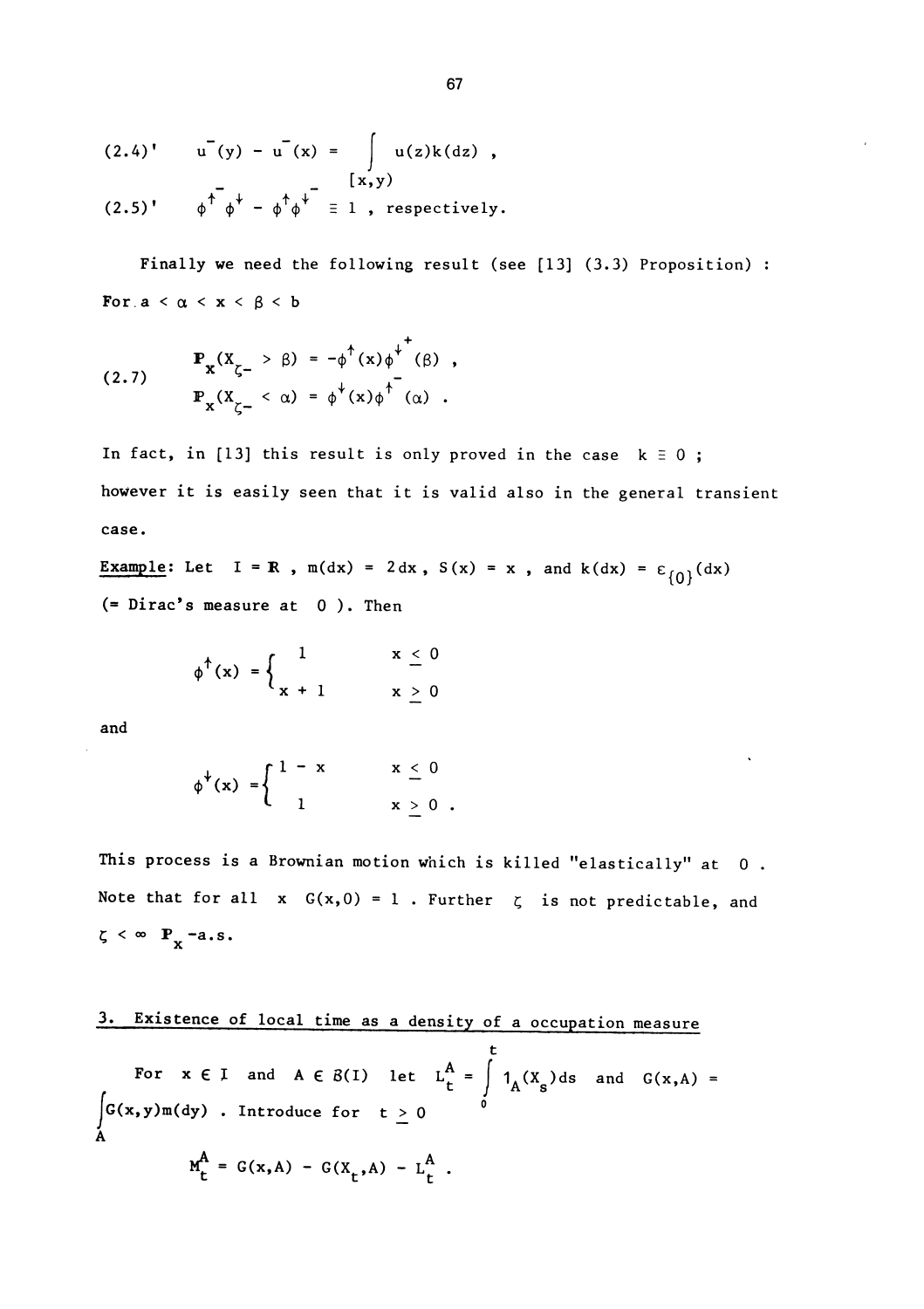Recall the convention  $G(\Delta, A) = 0$ . We have the following easy

(3.1) Proposition. The process  $M^A$  is a  $(\mathbb{P}_x, F_t)$ -martingale, where  $(F_t)_{t>0}$  are the natural, completed filtrations of X.

Proof. Let  $\xi_{\rm s}$  be a  $F_{\rm s}$ -measurable, bounded, and positive random variable. We have for  $t > s$ 

$$
\mathbf{E}_{\mathbf{x}}(\xi_{s}(G(\mathbf{X}_{s}, \mathbf{A}) - G(\mathbf{X}_{t}, \mathbf{A})))
$$
\n
$$
= \mathbf{E}_{\mathbf{x}}(\xi_{s}(G(\mathbf{X}_{s}, \mathbf{A}) - \mathbf{E}(G(\mathbf{X}_{t}, \mathbf{A})(\mathbf{F}_{s})))
$$
\n
$$
= \mathbf{E}_{\mathbf{x}}(\xi_{s}(G(\mathbf{X}_{s}, \mathbf{A}) - \mathbf{E}_{\mathbf{X}_{s}}(G(\mathbf{X}_{t-s}, \mathbf{A})))
$$
\n
$$
= \mathbf{E}_{\mathbf{x}}(\xi_{s}(\int_{\mathbf{t}-\mathbf{s}}^{\infty} \mathbf{P}_{\mathbf{X}_{s}}(\mathbf{X}_{u} \in \mathbf{A}) d\mathbf{n} - \int_{\mathbf{t}-\mathbf{s}}^{\infty} \mathbf{P}_{\mathbf{X}_{s}}(\mathbf{X}_{u} \in \mathbf{A}) d\mathbf{n})
$$
\n
$$
= \mathbf{E}_{\mathbf{x}}(\xi_{s} \int_{\mathbf{t}-\mathbf{s}}^{\infty} \mathbf{P}_{\mathbf{X}_{s}}(\mathbf{X}_{u} \in \mathbf{A}) d\mathbf{n})
$$
\n
$$
= \mathbf{E}_{\mathbf{x}}(\xi_{s} \mathbf{E}_{\mathbf{X}_{s}}(\int_{\mathbf{t}}^{\infty} \mathbf{1}_{\mathbf{A}}(\mathbf{X}_{u}) d\mathbf{n}))
$$
\n
$$
= \mathbf{E}_{\mathbf{x}}(\xi_{s} \int_{\mathbf{s}}^{\infty} \mathbf{1}_{\mathbf{A}}(\mathbf{X}_{u}) d\mathbf{n}) = \mathbf{E}_{\mathbf{x}}(\xi_{s}(\mathbf{L}_{t}^{\mathbf{A}} - \mathbf{L}_{s}^{\mathbf{A}}))
$$

where we used the Markov property and the convention  $P_A(X_t \in A) = 0$ for all  $t$  and  $A \in B(I)$ .

Note that  $t \sim L_t^A$  is continuous and, hence, we have

 $(3.2)$  Corollary. The process L<sup>A</sup> is the unique increasing, and integrable process associated with the  $(\mathbb{P}_x, F_t)$ -sub-martingale  $S_t^A = G(x,A) - G(X_t,A)$ by the Doob-Meyer decomposition.

For  $y \in I$  and  $\varepsilon > 0$  let  $A^{\varepsilon} = (y - \varepsilon, y + \varepsilon)$ ,  $\hat{L}_{t}^{\varepsilon} = \frac{1}{m f_{A} \varepsilon_1} L_{t}^{A^{\varepsilon}}$ ,  $\hat{G}(x, A^{\epsilon}) = \frac{1}{m{A^{\epsilon}}^{\epsilon}} G(x, A^{\epsilon})$ , and  $\hat{S}_{t}^{\epsilon} = \frac{1}{m{A^{\epsilon}}^{\epsilon}} S_{t}^{A^{\epsilon}}$ . The following lemma allows us (roughly speaking) to take the limit of  $\hat{L}_t^{\epsilon}$  as  $\epsilon \neq 0$ .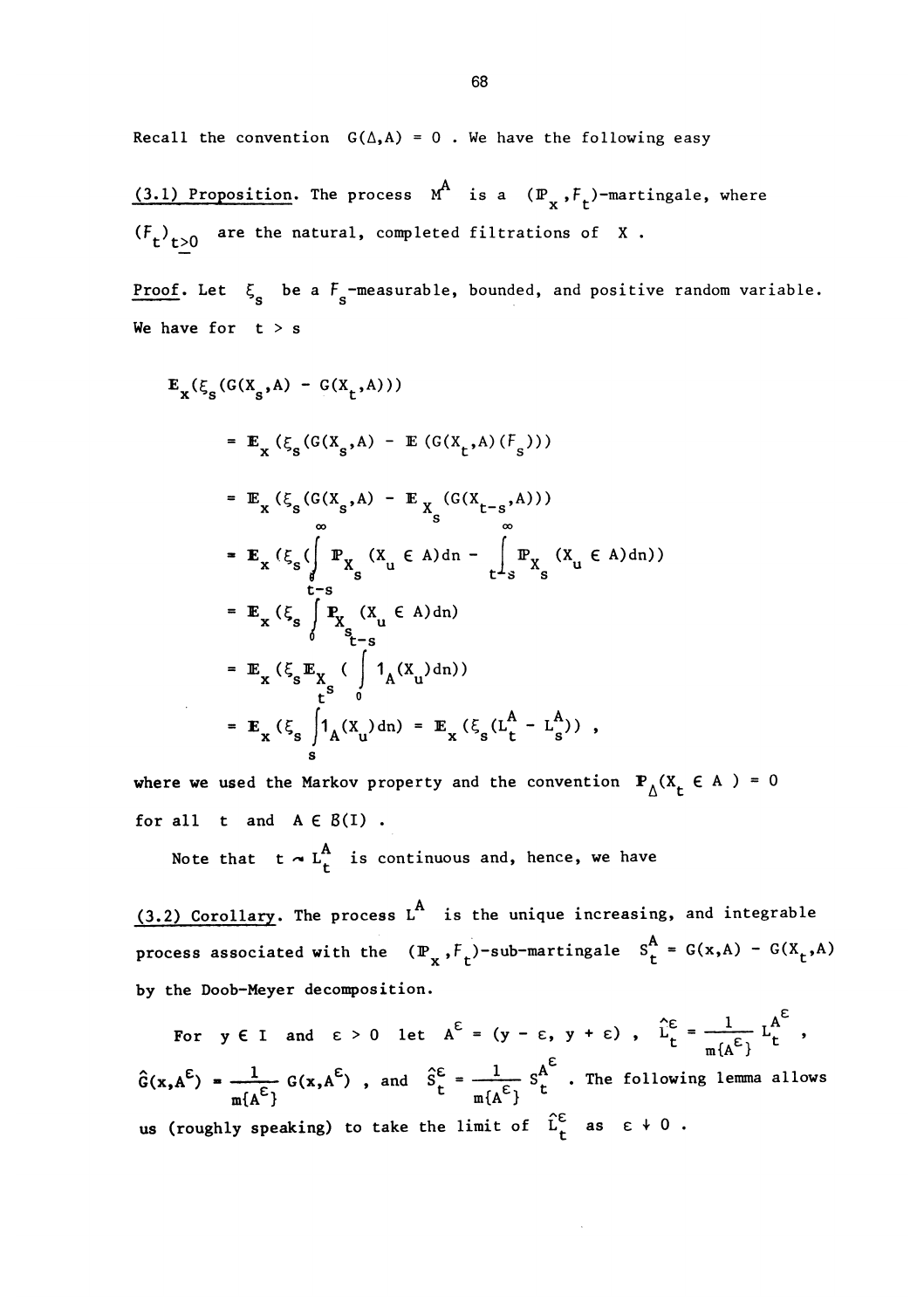(3.3) Lemma. The family  $\{ \hat{L}_{\infty}^{\epsilon} \} \epsilon > 0$  of random variables is uniformly integrable  $(\hat{L}_{\infty}^{\epsilon} = 1 \text{im } \hat{L}_{\epsilon}^{\epsilon})$  . t~~

Proof. We shall argue as M. Rao in [11] p. 70. For  $\lambda > 0$  let  $T_{\lambda}^{\epsilon}$  = inf{t :  $L_{t}^{\epsilon} > \lambda$ }. Then  $T_{\lambda}^{\epsilon}$  is a  $F_{t}$ -stopping time, and  $\hat{L}_{\infty}^{\epsilon} > \lambda$  i and only if  $T_{\lambda}^{\epsilon} < \infty$ . By the Doob-Meyer decomposition we have  $\mathbb{P}_{x}$ -a.s. (we drop "e" from our notation)

$$
\hat{\mathbf{s}}_{\mathrm{T}_{\lambda}} = \mathbb{E} (\hat{\mathbf{s}}_{\infty} \cdot \hat{\mathbf{L}}_{\infty} | \mathbf{F}_{\mathrm{T}_{\lambda}})
$$

This implies

$$
\hat{L}_{T_{\lambda}} = \mathbb{E} (\hat{L}_{\infty} | F_{T_{\lambda}}) - \hat{G}(X_{T_{\lambda}}, A) ,
$$

and, consequently,

(3.4) 
$$
\mathbb{E}_{\mathbf{x}} (\hat{\mathbf{L}}_{\infty} ; \hat{\mathbf{L}}_{\infty} > \lambda) = \mathbb{E}_{\mathbf{x}} (\hat{\mathbf{L}}_{T_{\lambda}} ; T_{\lambda} < \infty) + \mathbb{E}_{\mathbf{x}} (Y_{T_{\lambda}} ; T_{\lambda} < \infty)
$$

$$
= \lambda \mathbb{P}_{\mathbf{x}} (\hat{\mathbf{L}}_{\infty} > \lambda) + \mathbb{E}_{\mathbf{x}} (Y_{T_{\lambda}} ; T_{\lambda} < \infty),
$$

where  $Y_t = \hat{G}(X_t, A)$ . Further we obtain

$$
\mathbb{E}_{\mathbf{x}} (\hat{\mathbf{L}}_{\infty} - \lambda \mathbf{j} \hat{\mathbf{L}}_{\infty} > \lambda) = \mathbb{E}_{\mathbf{x}} (\mathbf{Y}_{T_{\lambda}} \mathbf{j} \mathbf{T}_{\lambda} < \infty)
$$

and, therefore,

$$
\mathbb{E}_{\mathbf{x}} (\hat{\mathbf{L}}_{\infty} - \lambda \hat{\mathbf{x}} \hat{\mathbf{L}}_{\infty} > 2\lambda) \leq \mathbb{E}_{\mathbf{x}} (\hat{\mathbf{L}}_{\infty} - \lambda \hat{\mathbf{x}} \hat{\mathbf{L}}_{\infty} > \lambda)
$$

$$
= \mathbb{E}_{\mathbf{x}} (\mathbf{Y}_{T_{\lambda}} \hat{\mathbf{x}} \mathbf{T}_{\lambda} < \infty) .
$$

This gives

$$
\lambda \mathbb{P}_{\mathbf{x}} \left( \hat{\mathbf{L}}_{\infty} > 2\lambda \right) \leq \mathbb{E}_{\mathbf{x}} (\mathbf{Y}_{T_{\lambda}}; \mathbf{T}_{\lambda} < \infty)
$$

and

$$
2\lambda \mathbb{P}_{\mathbf{x}} (\hat{\mathbf{L}}_{\infty} > 2\lambda) \leq 2 \mathbb{E}_{\mathbf{x}} (\mathbf{Y}_{T_{\lambda}}; \mathbf{T}_{\lambda} < \infty) .
$$

Replacing  $\lambda$  by 2 $\lambda$  in (3.4) we obtain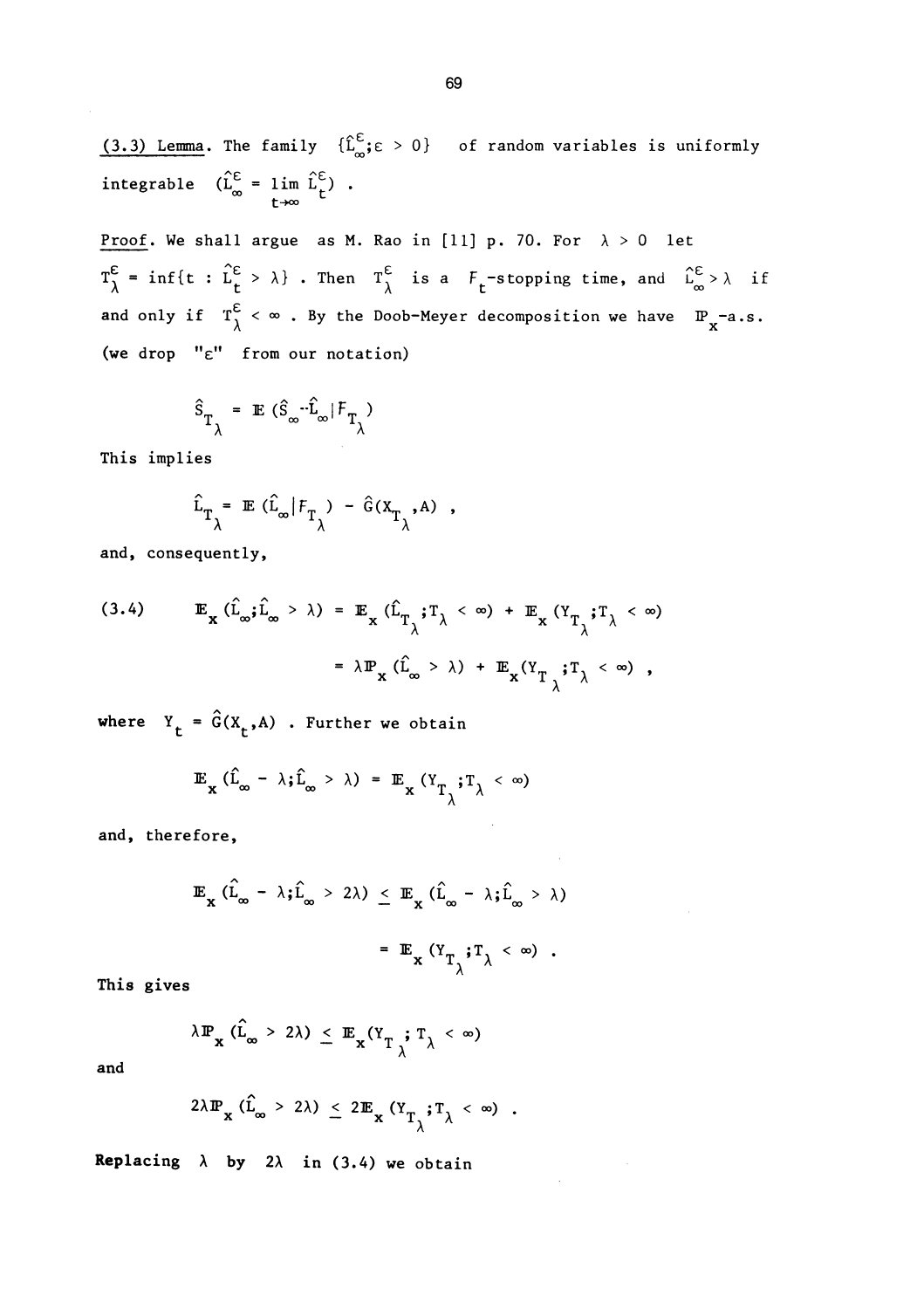$$
\mathbb{E}_{\mathbf{x}} (\hat{\mathbf{L}}_{\infty}; \hat{\mathbf{L}}_{\infty} > 2\lambda) = 2\lambda \mathbb{P}_{\mathbf{x}} (\hat{\mathbf{L}}_{\infty} > 2\lambda) + \mathbb{E}_{\mathbf{x}} (\mathbf{Y}_{T_{2\lambda}}; \mathbf{T}_{2\lambda} < \infty)
$$
  

$$
\leq 2 \mathbb{E}_{\mathbf{x}} (\mathbf{Y}_{T_{\lambda}}; \mathbf{T}_{\lambda} < \infty) + \mathbb{E}_{\mathbf{x}} (\mathbf{Y}_{T_{2\lambda}}; \mathbf{T}_{2\lambda} < \infty).
$$

Further

$$
\lambda \mathbb{P}_{\mathbf{x}} \left( \mathbb{T}_{\lambda} < \infty \right) \leq \mathbb{E}_{\mathbf{x}} \left( \hat{\mathbf{L}}_{\infty} ; \mathbb{T}_{\lambda} < \infty \right)
$$
\n
$$
\leq \mathbb{E}_{\mathbf{x}} \left( \hat{\mathbf{L}}_{\infty} \right) = \hat{\mathbf{G}}(\mathbf{x}, \mathbf{A})
$$

We take now " $\varepsilon$ " back to the notation. Because  $x \sim G(x,y)$  is bounded and jointly continuous we have sup  $\hat{G}(x, A^{\epsilon}) < \infty$  . Consequently  $\frac{\varepsilon}{\lambda}$  < ∞) is uniformly small for large  $\lambda$  . Also there exists a constant K such that for all  $\varepsilon > 0$  and every  $\omega$  we have for all  $t \ge 0$   $|\Upsilon_t| = |G(X_t, A^{\epsilon})| < K$ . Hence we obtain

$$
(3.5) \qquad \mathbb{E}_{\mathbf{x}} \left( \hat{\mathbf{L}}_{\infty}^{\epsilon} ; \hat{\mathbf{L}}_{\infty}^{\epsilon} > 2\lambda \right) \leq 2K \; \mathbb{P}_{\mathbf{x}} \left( \mathbf{T}_{\lambda}^{\epsilon} < \infty \right) \; + \; K \; \mathbb{P}_{\mathbf{x}} \left( \mathbf{T}_{2\lambda}^{\epsilon} < \infty \right) \; .
$$

This shows that for every  $\delta > 0$  there exists a  $\lambda$  such that the right hand side of (3.5) is less than  $\delta$  for all  $\epsilon > 0$ , and the proof is complete.

(3.6) Remark. Note that for a fixed  $t > 0$   $\hat{L}_t^{\epsilon} \leq \hat{L}_{\infty}^{\epsilon}$ , and, therefore, also the family  $\{\hat{L}_+^{\varepsilon} \in 0\}$  is uniformly integrable.

Next we show how the results above can be used to prove the well-known

(3.7) Theorem. For every  $y \in I$  there exists a process  $t \sim L_t^y$ , which is continuous, increasing, integrable, and  $F_t^-$ -adapted. Further  $(y,t) \sim L_t^y$  is  $B(I) \times B([0,\infty))$ -measurable and  $\mathbb{P}_x$ -a.s. for all  $t \geq 0$ and  $A \in B(I)$ 

(3.8) 
$$
\int_{0}^{t} 1_{A}(X_{s}) ds = \int_{A} L_{t}^{y} m(dy) .
$$

**Proof.** Note that  $(y,t) \sim \hat{L}_t^{\epsilon}$  is  $B(I) \times B([0,\infty))$ -measurable and t  $\sim \hat{L}_t^{\epsilon}$ is predictable. Therefore by the Dunford-Pettis criterion (see [15] p. 51)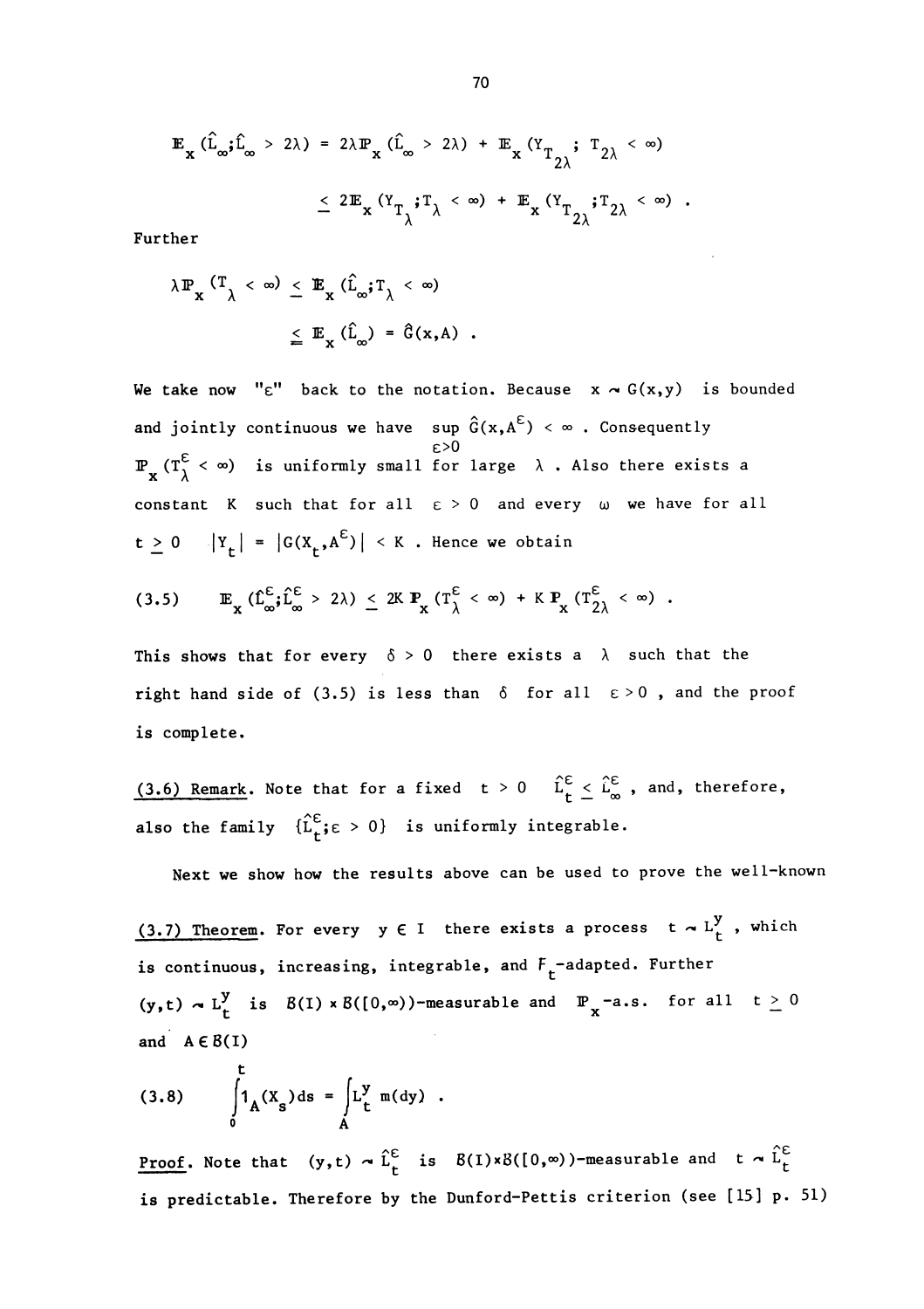there exists a family of random variables  $\{L_t^y; y \in I, t \geq 0\}$  with the same measurability properties as  $\{\hat{L}_f^{\epsilon}\}\text{y} \in I, t \geq 0\}$ , and such that for every  $y \in I$  and  $t \ge 0$ 

$$
(3.8) \qquad \mathbb{E}_{\mathbf{x}}\,(\xi \hat{\mathbf{L}}_{\mathbf{t}}^{\mathsf{E}}) \,\,\rightarrow\,\, \mathbb{E}_{\mathbf{x}}\,(\xi \mathbf{L}_{\mathbf{t}}^{\mathbf{y}})
$$

as  $\epsilon \neq 0$  along a sub-sequence. Here  $\xi$  is an arbitrary bounded random variable. By the path-continuity and the fact that m is finite on compact subsets of  $I$  it is seen that  $(3.8)$  holds in general as  $\varepsilon + 0$ .

Next let  $M<sup>y</sup>$  be a right-continuous modification of the martingale  $G(x,y)$  -  $\mathbb{E}_x(L_\infty^y|F_t)$  . We have

$$
\mathbb{E}_{\mathbf{x}} (\xi(M_{t}^{y} + L_{t}^{y})) = \mathbb{E}_{\mathbf{x}} (\xi(G(\mathbf{x}, y) - \mathbb{E}_{\mathbf{x}} (L_{\infty}^{y} | F_{t}) + L_{t}^{y}))
$$
\n
$$
= \lim_{\varepsilon \to 0} \mathbb{E}_{\mathbf{x}} (\xi(\hat{G}(\mathbf{x}, A^{\varepsilon}) - \mathbb{E}_{\mathbf{x}} (\hat{L}_{\infty}^{\varepsilon} | F_{t}) + \hat{L}_{t}^{\varepsilon}))
$$
\n
$$
= \lim_{\varepsilon \to 0} \mathbb{E}_{\mathbf{x}} (\xi \hat{S}_{t}^{\varepsilon})
$$
\n
$$
= \mathbb{E}_{\mathbf{x}} (\xi(G(\mathbf{x}, y) - G(\mathbf{x}_{t}, y))) ,
$$

where we used the weak continuity of conditional expectation (see  $[15]$ **p.** 55) and (3.3). Consequently for all  $t \ge 0$   $\mathbb{P}_{x}$ -a.s.

$$
(3.9) \tS_{t}^{y} = M_{t}^{y} + L_{t}^{y} ,
$$

where  $S_t^y = G(x,y) - G(X_t, y)$ . By the right-continuity of  $t \sim S_t^y$  and  $t \sim M_t^y$  (3.9) holds  $\mathbb{P}_x$ -a.s. for all  $t \ge 0$ . But  $t \sim S_t^y$  is a  $(\mathbb{P}_{\mathbf{x}}, F_{\mathbf{t}})$ -sub-martingale and  $\mathbf{t} \sim L_{\mathbf{t}}^{\mathbf{y}}$  is predictable. Therefore (3.9) is the unique Doob-Meyer decomposition of  $S^y$ . Further  $S^y$  is regular because the diffusion X is quasi-left-continuous. This implies (see [11]) that  $t \sim L_t^y$  is in fact continuous.

It remains to prove (3.8). Because (y,t)  $\sim L_t^y$  is  $B(I) \times B([0,\infty))$ -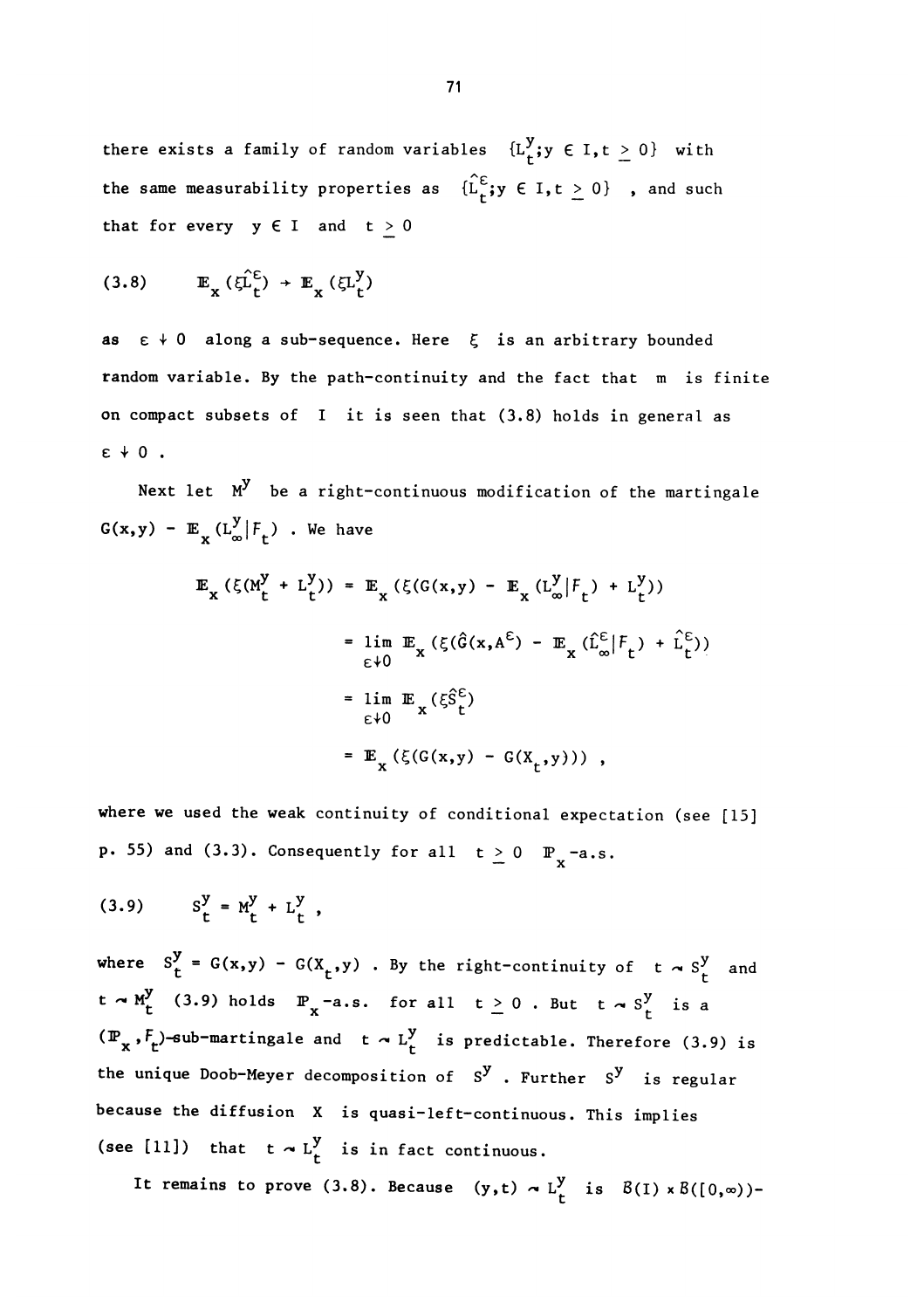measurable we can integrate in  $(3.9)$  over a set  $A \in B(I)$  to obtain  $\mathbb{P}_{x}$ -a.s. for all  $t \geq 0$ 

(3.10) 
$$
S_t^A = \int_A M_t^y m(dy) + \int_A L_t^y m(dy)
$$
.

But t  $\sim$   $\bigcup_{\tau}^{J}$  m(dy) is increasing, integrable, and continuous, and hence (3.10) is the unique Doob-Meyer decomposition of  $S^A$ . This together with (3.2) gives

$$
\int_{0}^{t} 1_{A}(X_{s}) ds = \int_{A} L_{t}^{y} m(dy) ,
$$

and the proof is complete.

Remark. From (3.8) it follows that for almost all (Lebesque) y we have  $f(x) = \begin{cases} \n\text{for all} & t \geq 0 \\ \n\text{if} & t \leq \frac{1}{t} \n\end{cases}$  . To extend this statement for all y requires at least right-continuity of  $y \sim L_t^y$ . However it seems to us that this kind of regularity properties (or Trotter's theorem) are not reachable in our framework.

## 4. Local time as a dual predictable projection

In [1] p. 8 Azema and Yor remark that the local time at the point 0 of a continuous uniformly integrable martingale can be interpreted, roughly speaking, as a dual predictable projection of the last exit time from 0. In this section we study the local times of a diffusion from this point of view, and show some applications.

Consider the process  $Z_t^y = 1_{\{\lambda_{y} \le t\}}$ , where  $\lambda_y$  is the last exit time from a point  $y \in I$ . By our transience assumption  $\lambda_y < \infty$   $\mathbb{P}_x$ -a.s. the process  $t \sim z_t^y$  is increasing and non-adapted to  $(F_t)_{t>0}$  . We have  $(4.1)$  Proposition. The dual predictable projection of  $Z_t$  is  $\hat{L}_t^y = \frac{1}{G(v, v)} L_t^y$ .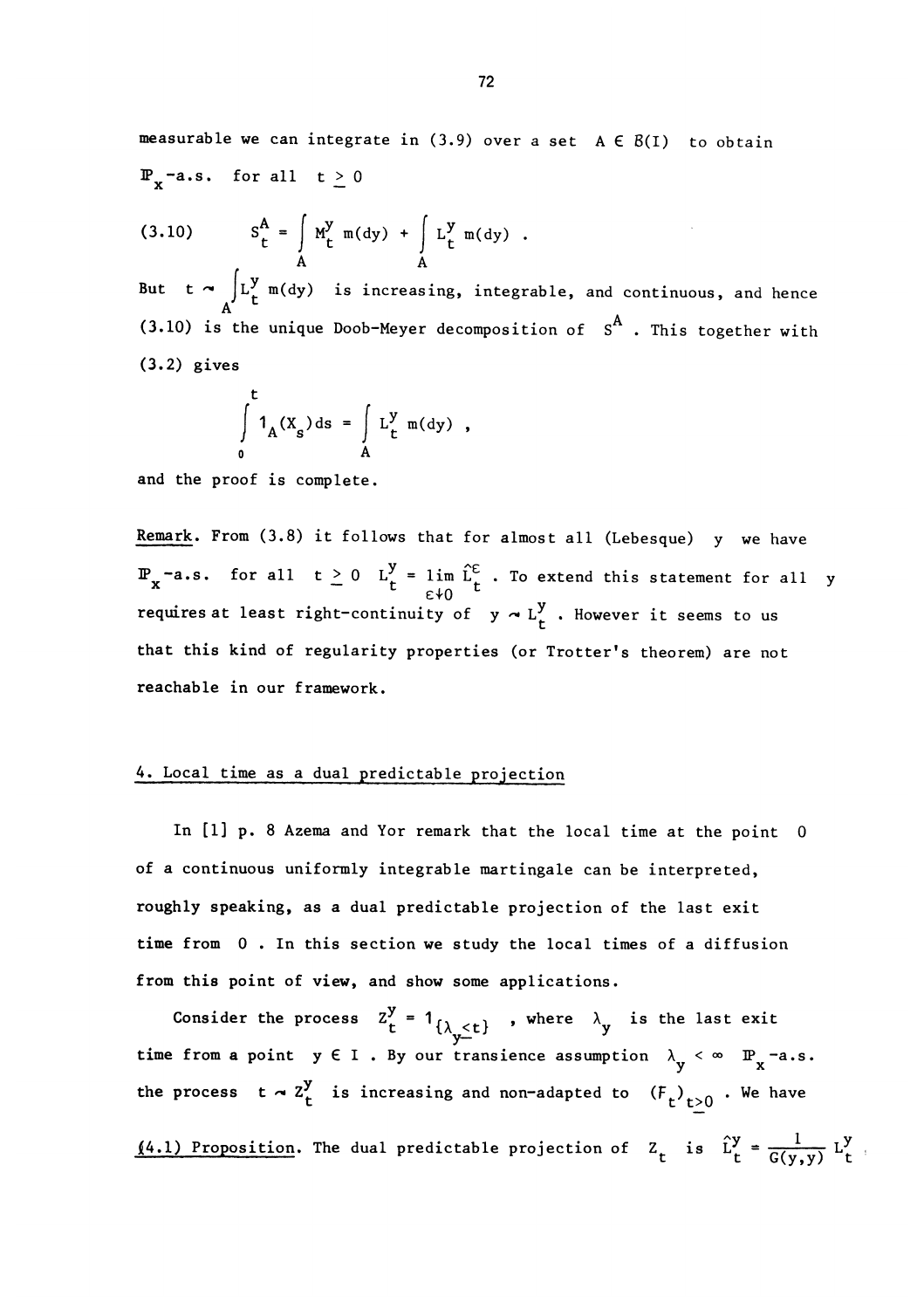where  $L^y$  is the local time of X constructed in  $(3.7)$ .

Proof. Denote the optional projection of  $X^y$  with  ${}^{\circ}Z^y$  (see [7] (1.23) **p.** 14). Then we have for all  $t \ge 0$   $\mathbb{P}_x$ -a.s.

(4.2)  $\degree$   $Z_{\perp}^{\text{y}} = E(Z_{\perp}^{\text{y}} | F_{\perp})$  $(\tau_y = +\infty) = 1 - P_{X_t} (\tau_y <$  $(1 - \frac{c}{\pi^2 (x)})$ ,  $X_t \leq y$  $1 - \frac{1}{\phi^{\dagger}(y)}$  ,

where we used the Markov property. The right-continuity of  $Z^y$  implies the right-continuity of  $z^y$  (see [7] 1.27 p. 14), and, hence, (4.2) is valid  $\mathbb{P}_{x}$ -a.s. for all  $t \geq 0$ . Further the right-hand side of (4.2) is predictable. It follows that

$$
P_Z^y - P_Z^y = 'Z_t^y - 'Z_0^y = \frac{1}{G(y,y)} S_t^y,
$$

where  $P_Z$ <sup>y</sup> is the predictable projection of  $Z$ <sup>y</sup>. By (3.9)  $S$ <sup>y</sup> - L<sup>y</sup> is a martingale and  $L^y$  is the only predictable increasing process with this property. By Dellacherie's formula (see [4] T30 p. 107) the dual predictable projection  $\hat{L}^y$  is such that  $P_Z^y - P_Z^y - L^y$  is a martingale. Therefore  $\hat{L}^y = \frac{1}{G(y, y)} L^y$ .

The following result (see also [10]p 326 and [12]) is now an easy consequence of (4.1).

 $(4.3)$  Corollary. For x, y  $\in$  I and  $t > 0$ t  $\begin{array}{ccc} -x^{\prime} & y & -y \\ -x^{\prime} & y & -y \end{array}$  (g(y,y)  $\begin{array}{ccc} -x^{\prime} & -y & -y \\ -y & -y & -y \end{array}$ 0

Proof. By Dellacherie's formula we have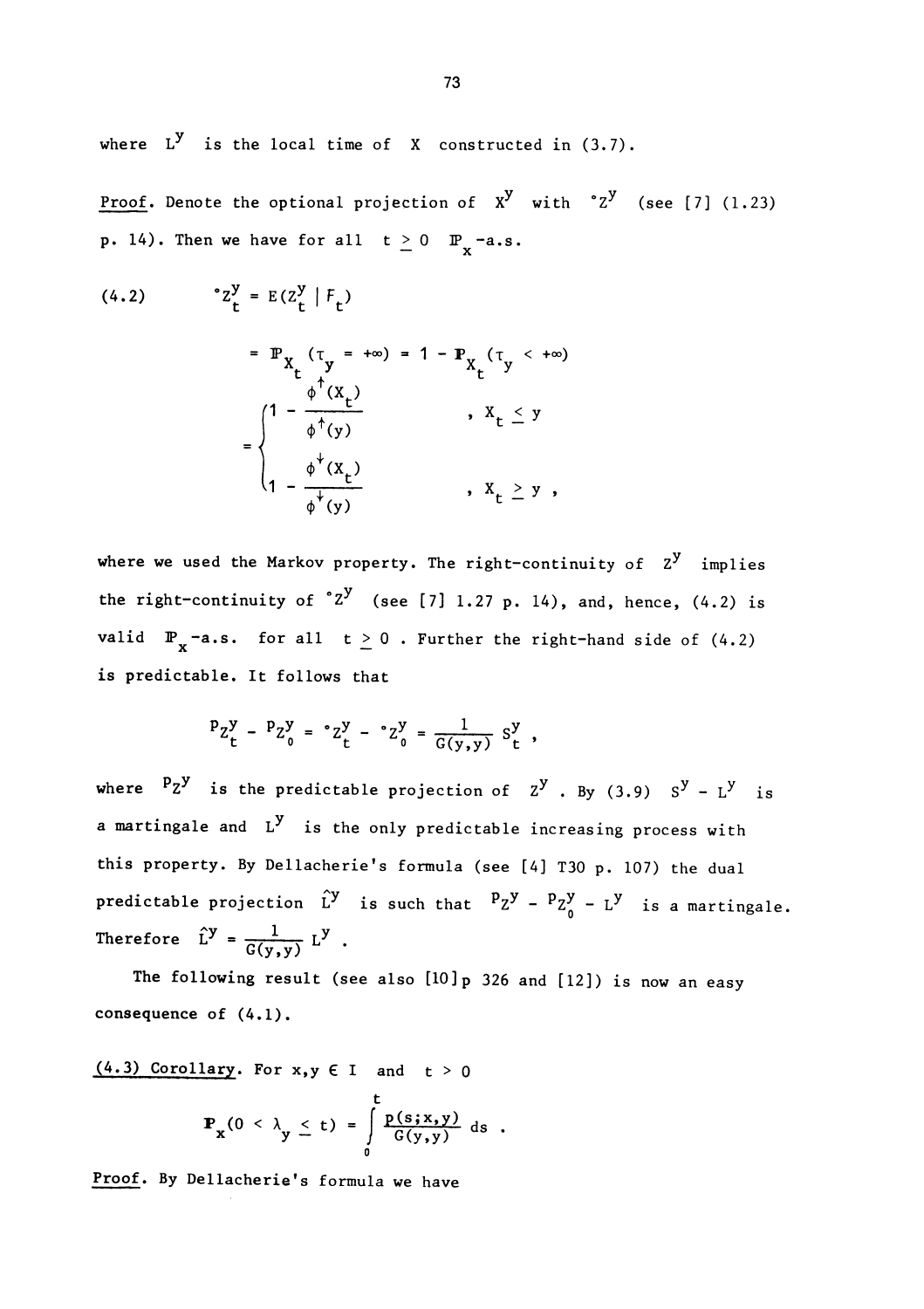$$
\mathbb{P}_{\mathbf{x}}(0 < \lambda_{\mathbf{y}} \leq t) = \mathbb{E}_{\mathbf{x}} \left( \int_{0}^{t} dZ_{\mathbf{s}}^{y} \right)
$$
\n
$$
= \mathbb{E}_{\mathbf{x}} \left( \int_{0}^{t} d\hat{L}_{\mathbf{s}}^{y} \right)
$$
\n
$$
= \frac{1}{G(y, y)} \mathbb{E}_{\mathbf{x}} (L_{t}^{y}) = \int_{0}^{t} \frac{p(s, x, y)}{G(y, y)} ds.
$$

Remark. Note that  $E_x(\hat{L}_{\infty}^y) = \frac{G(x,y)}{G(y,y)}$  and  $E_x(L_{\infty}^y) = G(x,y)$ . Therefore  $\hat{L}^{y}$  and  $L^{y}$  may be considered as the local times with the Blumenthal-Getoor and Itô-McKean normalizations, respectively (see [2] and [6]).

Next we consider the process  $Z_t = 1_{\{\zeta \le t\}}$ , where  $\zeta$  is the life time of X. This process is increasing and adapted to  $(F_t)_{t\geq 0}$ . We have (4.4) Proposition. Let k be the killing measure of X. Then the process

$$
A_{t} = \int_{I} L_{t}^{y} k(dy) + 1_{\{X_{\zeta} = \ell I\}} 1_{\{\zeta \le t\}}
$$

is the dual predictable projection of the process Z.

<u>Proof</u>. Let  $\tilde{A}_t = \int L_t^y k(dy)$ , and  $\tilde{Z}_t = 1_{\{X_{\tilde{C}} \in L\}} 1_{\{\zeta \le t\}}$ . Then  $\tilde{A}_t$  is the unique, increasing, and predictable process associated with the submartingale

$$
S_{t}^{k} = \int_{I} G(x,y)k(dy) - \int_{I} G(X_{t},y)k(dy)
$$

by the Doob-Meyer decomposition. Consequently, if for every bounded, positive, and  $F_s$ -measurable variable  $\xi_s$  we have (t > s)

(4.5) 
$$
E_{x}(\xi_{s}(\tilde{Z}_{t} - \tilde{Z}_{s})) = E_{x}(\xi_{s}(S_{s}^{k} - S_{t}^{k}))
$$

then  $\tilde{A}$  is the dual predictable projection of  $\tilde{Z}$  by the uniqueness of the Doob-Meyer decomposition. To prove (4.5) we note that for  $[\alpha, \beta] \subset I$ and  $x \in [a, \beta]$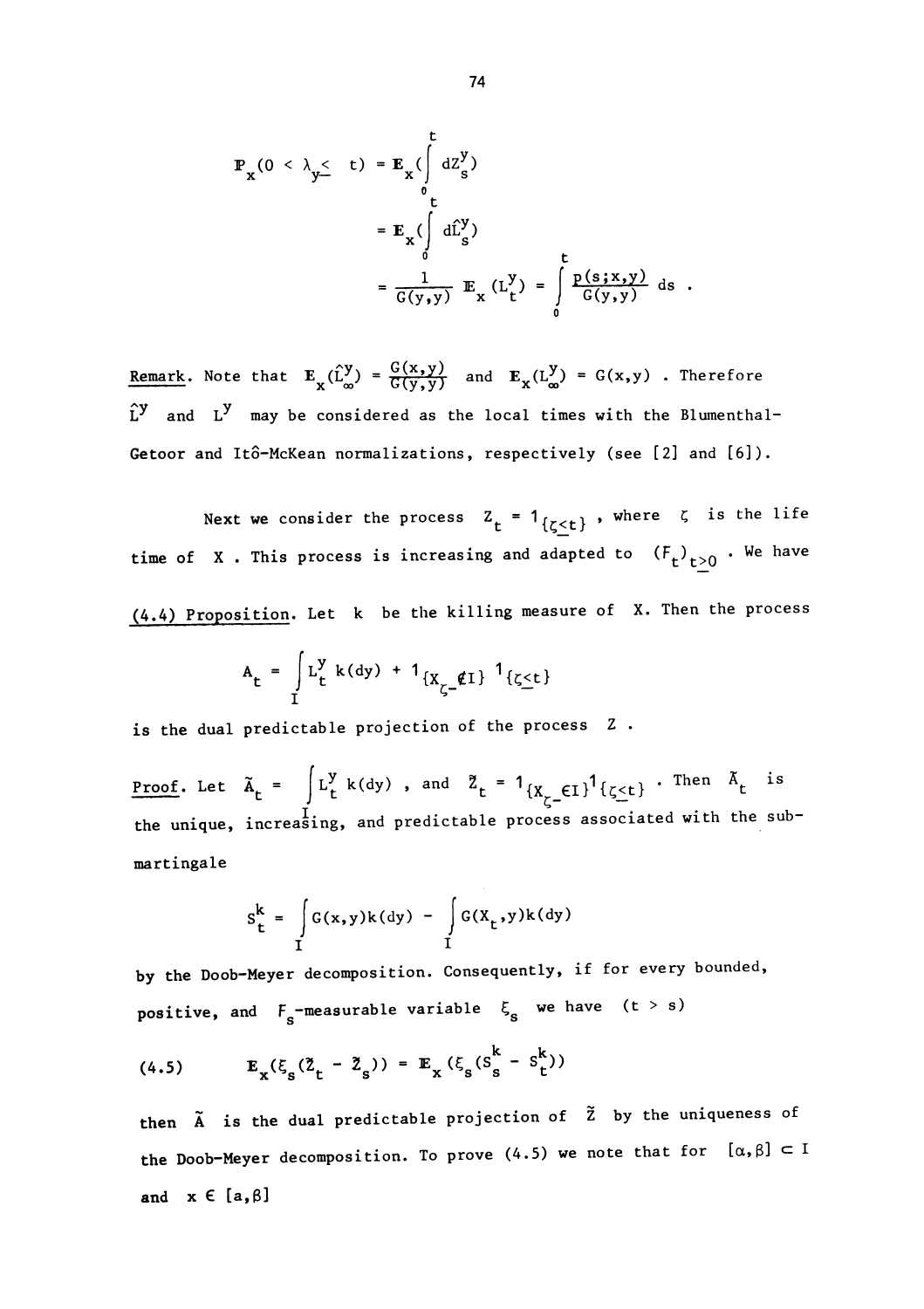$$
\int_{\alpha,\beta} G(x,y)k(dy) = \int_{\alpha,x} \phi^+(y)\phi^+(x)k(dy) + \phi^+(x)\phi^+(x)k\{x\}
$$
  
+ 
$$
\int_{(x,\beta)} \phi^+(y)\phi^+(x)k(dy)
$$
  

$$
= \phi^+(x)(\phi^{+-}(x) - \phi^{+-}(\alpha)) + \phi^+(x)\phi^+(x)k\{x\}
$$
  
+ 
$$
\phi^+(x)(\phi^{++}(\beta) - \phi^{++}(x))
$$
  
= 
$$
\mathbb{P}_x(\alpha \leq x_{\zeta^-} < x) + \phi^+(x)\phi^+(x)k\{x\} + \mathbb{P}_x(x < x_{\zeta^-} \leq \beta),
$$

where we have used  $(2.4)$ ,  $(2.4)'$ , and  $(2.7)$ . This implies

(4.6) 
$$
\int_{I} G(x,y)k(dy) = \mathbb{P}_{x}(X_{\zeta^{-}} \in I),
$$

and we obtain (4.5):

$$
\mathbf{E}_{\mathbf{x}}(\xi_{s}(\tilde{z}_{t} - \tilde{z}_{s})) = \mathbf{E}_{\mathbf{x}}(\xi_{s}1_{\{X_{\zeta} = \mathbf{E1}\}}1_{\{s < \zeta \leq t\}})
$$
  
\n
$$
= \mathbf{E}_{\mathbf{x}}(\xi_{s}1_{\{X_{\zeta} = \mathbf{E1}\}}(1_{\{s < \zeta\}} - 1_{\{t < \zeta\}}))
$$
  
\n
$$
= \mathbf{E}_{\mathbf{x}}(\xi_{s}(\mathbb{P}_{X_{s}}(X_{\zeta} = \mathbf{E1}) - \mathbb{P}_{X_{t}}(X_{\zeta} = \mathbf{E1})))
$$
  
\n
$$
= \mathbf{E}_{\mathbf{x}}(\xi_{s}(s_{s}^{k} - s_{t}^{k})) .
$$

Next consider the process  $\bar{Z}_{\texttt{t}}$  = 1 $\{X_{\texttt{x}}\_\texttt{f1}\}$ 1 $\{\zeta<\texttt{t}\}$  ; but on the set  $\{x_{z-} \notin I\}$  the life time  $\zeta$  equals to the first hitting time of the set  ${a, b}$ . Therefore  $\hat{z}$  is predictable, and because it is increasing its dual predictable projection coincides with it (by the uniqueness of the Doob-Meyer decomposition). Because  $Z = \tilde{Z} + \hat{Z}$  the proof is complete.

Now we apply (4.4) and Dellacherie's formula to prove

(4.7) Corollary (see [6] p. 184). Let f be a measurable, positive, and bounded function on I . Then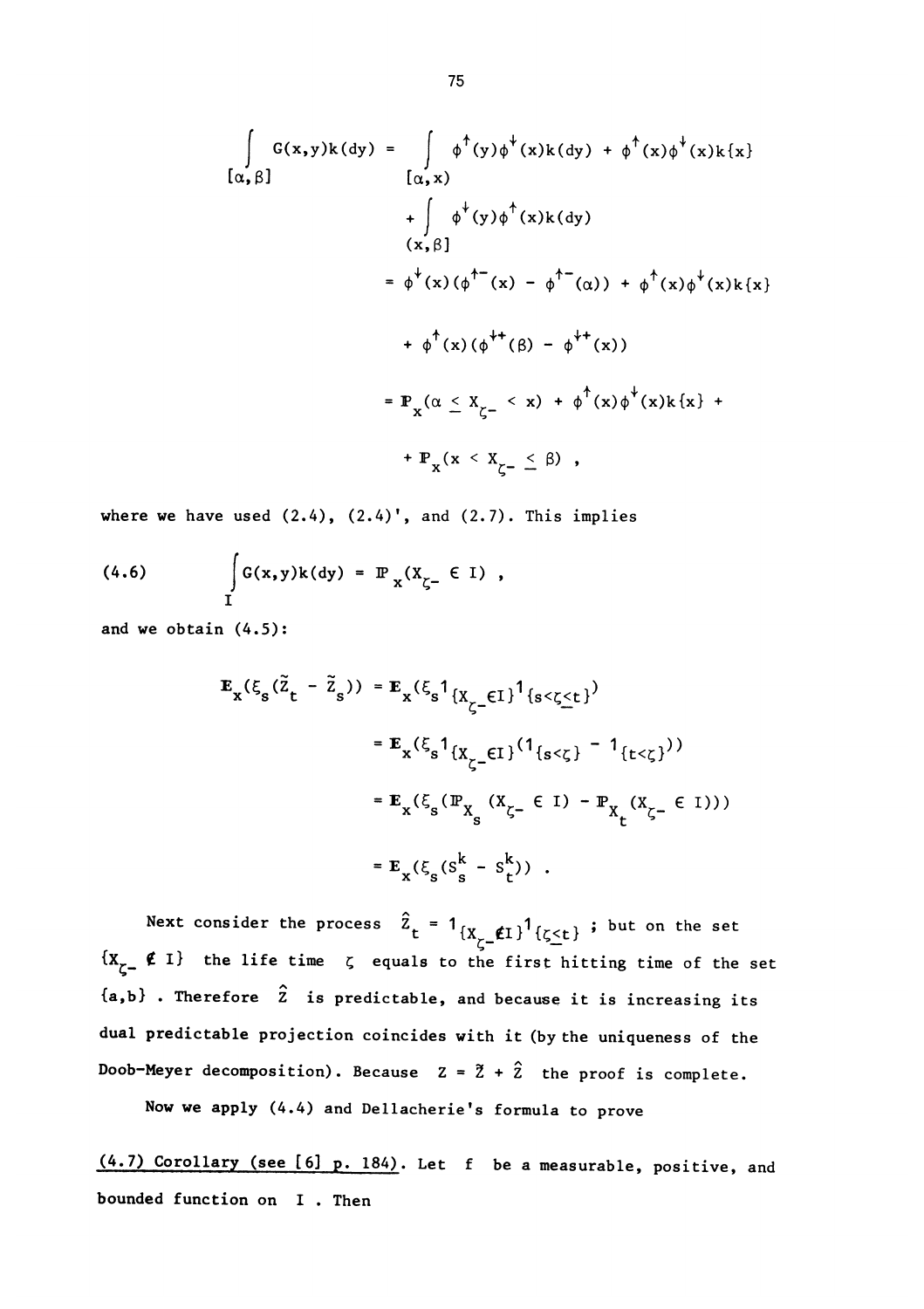$$
\mathbb{E}_{\mathbf{x}}(f(X_{\zeta^{-}})1_{\{X_{\zeta^{-}}\in\mathbb{I}\}}; \zeta \leq t) = \int_{0}^{t} \int_{\mathbb{I}} f(y) p(s; x, y) k(dy) ds.
$$

Proof. By Dellacherie's formula we have

$$
\mathbb{E}_{\mathbf{x}}(f(X_{\zeta^{-}})1_{\{X_{\zeta^{-}}\in\mathcal{I}\}}; \zeta \leq t) = \mathbb{E}_{\mathbf{x}}(\int_{0}^{t} f(X_{s})d\tilde{\zeta}_{s})
$$
\n
$$
= \mathbb{E}_{\mathbf{x}}(\int_{0}^{t} f(X_{s})d\tilde{\zeta}_{s})
$$
\n
$$
= \mathbb{E}_{\mathbf{x}}(\int_{0}^{t} f(X_{s})d\zeta_{s}^{y}k(dy)),
$$

where we used Fubini's theorem. But  $dL_S^y$  is supported by  $\{s : X_s = y\}$ . Therefore

$$
\mathbf{E}_{\mathbf{x}}\left(\int_{I}^{t}f(X_{s})dL_{s}^{y}k(dy)\right) = \mathbf{E}_{\mathbf{x}}\left(\int_{I}^{t}f(y)\int_{0}^{t}dL_{s}^{y}k(dy)\right)
$$
\n
$$
= \int_{I}^{t}f(y)\mathbf{E}_{\mathbf{x}}(L_{t}^{y})k(dy)
$$
\n
$$
= \int_{I}^{t}f(y)\int_{0}^{t}p(s;x,y)ds k(dy),
$$

which is the desired result.

As our final application we prove the following well-known representation theorem for continuous additive functionals. For simplicity we assume that  $k(I) = 0$ .

 $(4.8)$  Theorem. Let  $A_t$  be a continuous additive funtional of a transient diffusion X with  $k(I) = 0$ . Then there exists a measure  $\mu$  finite on compact subsets of I such that  $\mathbb{P}_{x}$ -a.s. for all  $t \ge 0$ 

$$
A_t = \int_I L_t^y \mu(dy) ,
$$

where  $L^y$  is the local time for  $X$ .

proof. Let T be an exponentially distributed random variable, which is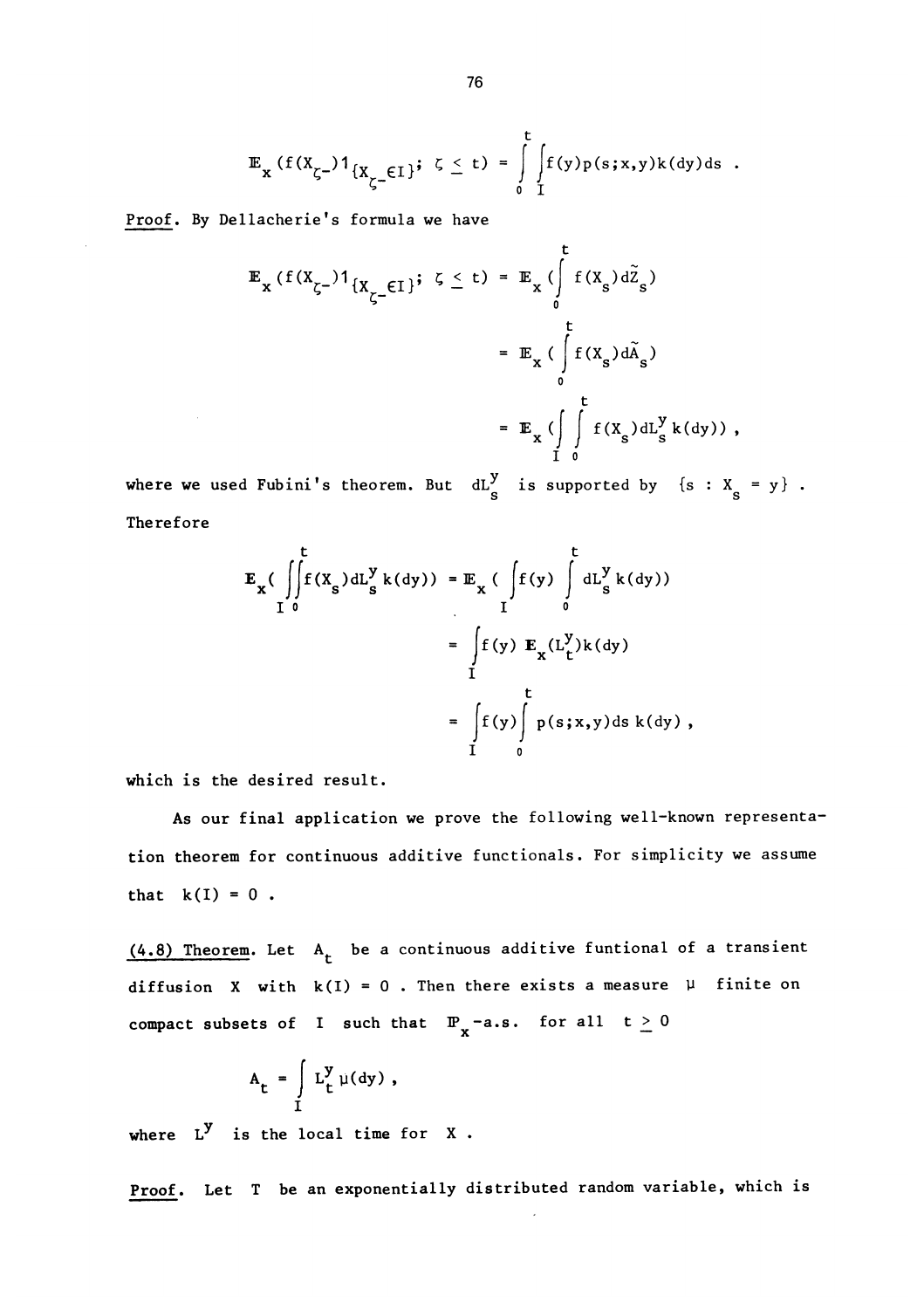independent of X and has a parameter  $\beta > 0$ . Introduce

$$
\hat{\zeta} = \begin{cases} \inf\{t : A_t > T\} & \text{if } \{\cdot\} \neq \emptyset, \\ \zeta & \text{if } \{\cdot\} = \emptyset, \end{cases}
$$

and consider the process

$$
Z_{t}^{\beta} = \begin{cases} X_{t} & t < \hat{\zeta} , \\ \Delta & t \geq \hat{\zeta} . \end{cases}
$$

The process  $z^{\beta}$  is a diffusion. Denote its killing measure with  $\hat{k}_{\beta}$ , and let  $\hat{k} = \hat{k}_1$ . The claim is that  $\hat{k}$  has the required properties. To prove this note first that  $\hat{k}_{\beta} \equiv \beta \hat{k}$ , and, therefore, (4.7) gives us

(4.9) 
$$
\mathbf{E}_{\mathbf{x}}(Z_{\hat{\zeta}^{-}}^{\beta} \in I \; ; \; \hat{\zeta} \leq t) = \mathbb{E}_{\mathbf{x}} \left( \int_{I}^{y} L_{t \wedge \hat{\zeta}}^{y} \beta \, \hat{k} \, (dy) \right) ,
$$

because  $L_{t\wedge \widehat{\zeta}}^y$  is the local time for  $Z^{\widehat{\beta}}$ . But

$$
\mathbf{E}_{\mathbf{x}} (z_{\zeta}^{\beta} \in I \; ; \; \hat{\zeta} \leq t) = \mathbf{E}_{\mathbf{x}} (A_{t} > T)
$$

$$
= \mathbf{E}_{\mathbf{x}} (1 - e^{-\beta A_{t}}),
$$

and so (4.9) takes the form

$$
\mathbf{E}_{\mathbf{x}}(1 - e^{-\beta A}t) = \mathbf{E}_{\mathbf{x}} \left( \int_{I} L_{t \wedge \hat{\zeta}}^{y} \beta \hat{k}(dy) \right)
$$

i.e.

$$
\mathbf{E}_{\mathbf{x}}\left(\frac{1-\mathbf{e}^{-\beta A_{\mathbf{t}}}}{\beta}\right) = \mathbf{E}_{\mathbf{x}}\left(\int_{I} L_{\mathbf{t}\wedge\hat{\zeta}}^{y} \hat{k}(\mathrm{d}y)\right).
$$

As  $\beta\,+\,0\quad$   $\zeta\,+\,\zeta\,$   $\quad$   $\mathbb{P}_{_{\mathbf{X}}}$ -a.s. , and by monotone convergence we obtain

$$
\mathbf{E}_{\mathbf{x}}(A_{t}) = \mathbf{E}_{\mathbf{x}} \left( \int_{I} L_{t}^{y} \hat{k}(dy) \right)
$$

This implies that the process

$$
\int_{I} G(x,y)\hat{k}(dy) - \int_{I} G(Z_{t}^{\beta},y)\hat{k}(dy) - A_{t\Lambda\hat{\zeta}}
$$

is a  $P_x$ -martingale, where G is the Green function for the process  $Z^{\beta}$ .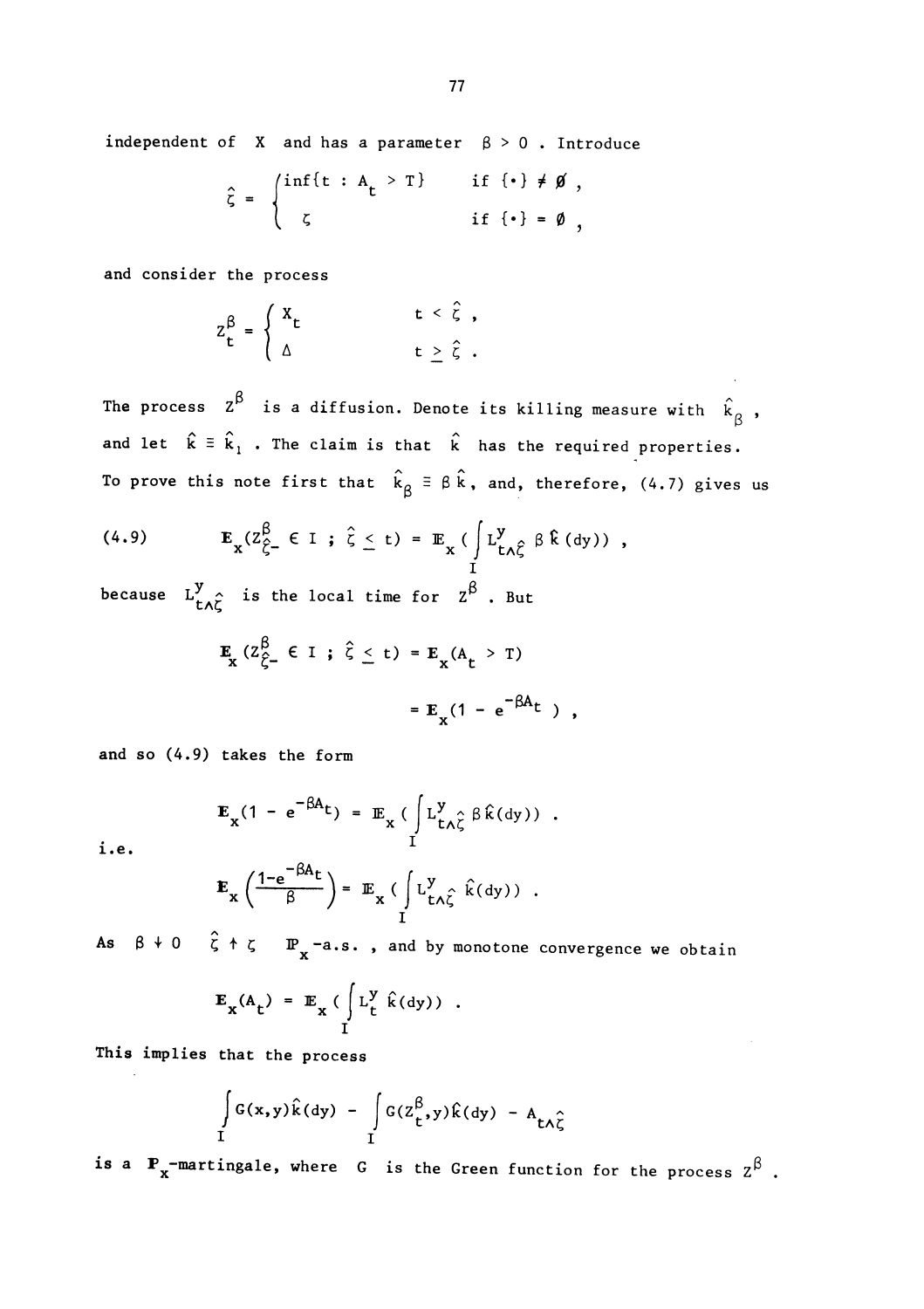Because  $t \sim A_t$  is continuous we obtain by the uniqueness of the Doob-Meyer decomposition that  $\mathbb{P}_{\mathbf{y}}$ -a.s. for  $t \ge 0$ 

$$
A_{t\Lambda\hat{\zeta}} = \int_{I} L_{t\Lambda\hat{\zeta}}^{y} \hat{k}(dy) .
$$

Letting  $\beta + 0$  gives

$$
A_t = \int\limits_I L_t^y \hat{k}(dy) ,
$$

and the proof is complete.

Remark. The results in (4.1) and (4.4) (for a killed Brownian motion) may also be found in a recent paper by Jeulin (see [8]). Techniques in [8] are however quite different.

### References

- [1] Azema , J. et Yor, M.: En quise d'introduction. Société Mathématique de France, Astérisque 52-53 (1978), 3-16.
- [2] Blumenthal, R.M. and Getoor, R.K.: Markov Processes and Potential Theory. Academic Press, New York (1968).
- [3] Cinlar , E., Jacod, J., Protter, P. and Sharpe, M.J.: Semimartingales and Markov processes. Z. Wahrscheinlichkeitstheorie verw. Gebiete 54 (1980), 161-219.
- [4] Dellacherie, C.: Capacités et processus stochastiques. Springer Verlag, Berlin-Heidelberg-New York (1972).
- [5] Ikeda, N. and Watanabe, S.: Stochastic differential equations and Diffusion Processes. North-Holland/Kodansha, Amsterdam-Oxford-New York/ Tokyo (1981).
- [6] Itô, K. and McKean, H.: Diffusion Processes and their sample paths. Springer Verlag, Berlin-Heidelberg-New York (1974).